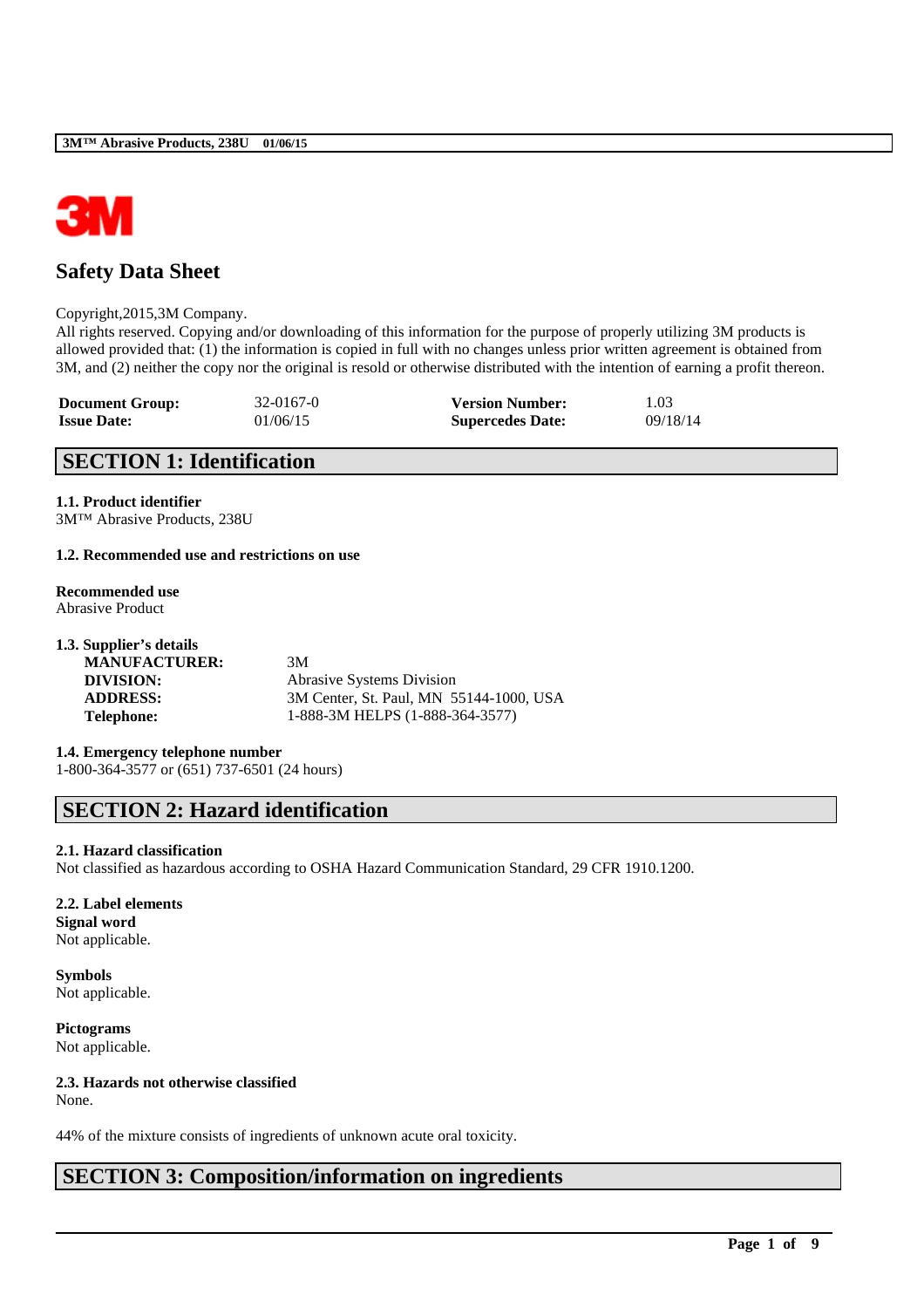| Ingredient                           | <b>C.A.S. No.</b> | $\%$ by Wt  |  |
|--------------------------------------|-------------------|-------------|--|
| Aluminum Oxide Mineral (non-fibrous) | 1344-28-1         | $10 - 50$   |  |
| Lubricant                            | 67701-13-7        | $1 - 5$     |  |
| Titanium Dioxide                     | 13463-67-7        | $0.2 - 1.5$ |  |
| <b>Cured Resin</b>                   | Mixture           | $15 - 45$   |  |
| Paper Backing                        | None              | $15 - 70$   |  |
| <b>PSA Backing</b>                   | Mixture           | $0 - 5$     |  |
| <b>Hookit Backing</b>                | Mixture           | $0 - 10$    |  |

## **SECTION 4: First aid measures**

### **4.1. Description of first aid measures**

### **Inhalation:**

Remove person to fresh air. If you feel unwell, get medical attention.

### **Skin Contact:**

Wash with soap and water. If signs/symptoms develop, get medical attention.

### **Eye Contact:**

Flush with large amounts of water. Remove contact lenses if easy to do. Continue rinsing. If signs/symptoms persist, get medical attention.

### **If Swallowed:**

No need for first aid is anticipated.

## **4.2. Most important symptoms and effects, both acute and delayed**

See Section 11.1. Information on toxicological effects.

## **4.3. Indication of any immediate medical attention and special treatment required**

Not applicable

## **SECTION 5: Fire-fighting measures**

### **5.1. Suitable extinguishing media**

In case of fire: Use a fire fighting agent suitable for ordinary combustible material such as water or foam to extinguish.

\_\_\_\_\_\_\_\_\_\_\_\_\_\_\_\_\_\_\_\_\_\_\_\_\_\_\_\_\_\_\_\_\_\_\_\_\_\_\_\_\_\_\_\_\_\_\_\_\_\_\_\_\_\_\_\_\_\_\_\_\_\_\_\_\_\_\_\_\_\_\_\_\_\_\_\_\_\_\_\_\_\_\_\_\_\_\_\_\_\_

## **5.2. Special hazards arising from the substance or mixture**

None inherent in this product.

### **Hazardous Decomposition or By-Products**

| <b>Substance</b> |  |
|------------------|--|
| Carbon monoxide  |  |
| Carbon dioxide   |  |

**Condition** During Combustion During Combustion

### **5.3. Special protective actions for fire-fighters**

No special protective actions for fire-fighters are anticipated.

## **SECTION 6: Accidental release measures**

### **6.1. Personal precautions, protective equipment and emergency procedures** Observe precautions from other sections.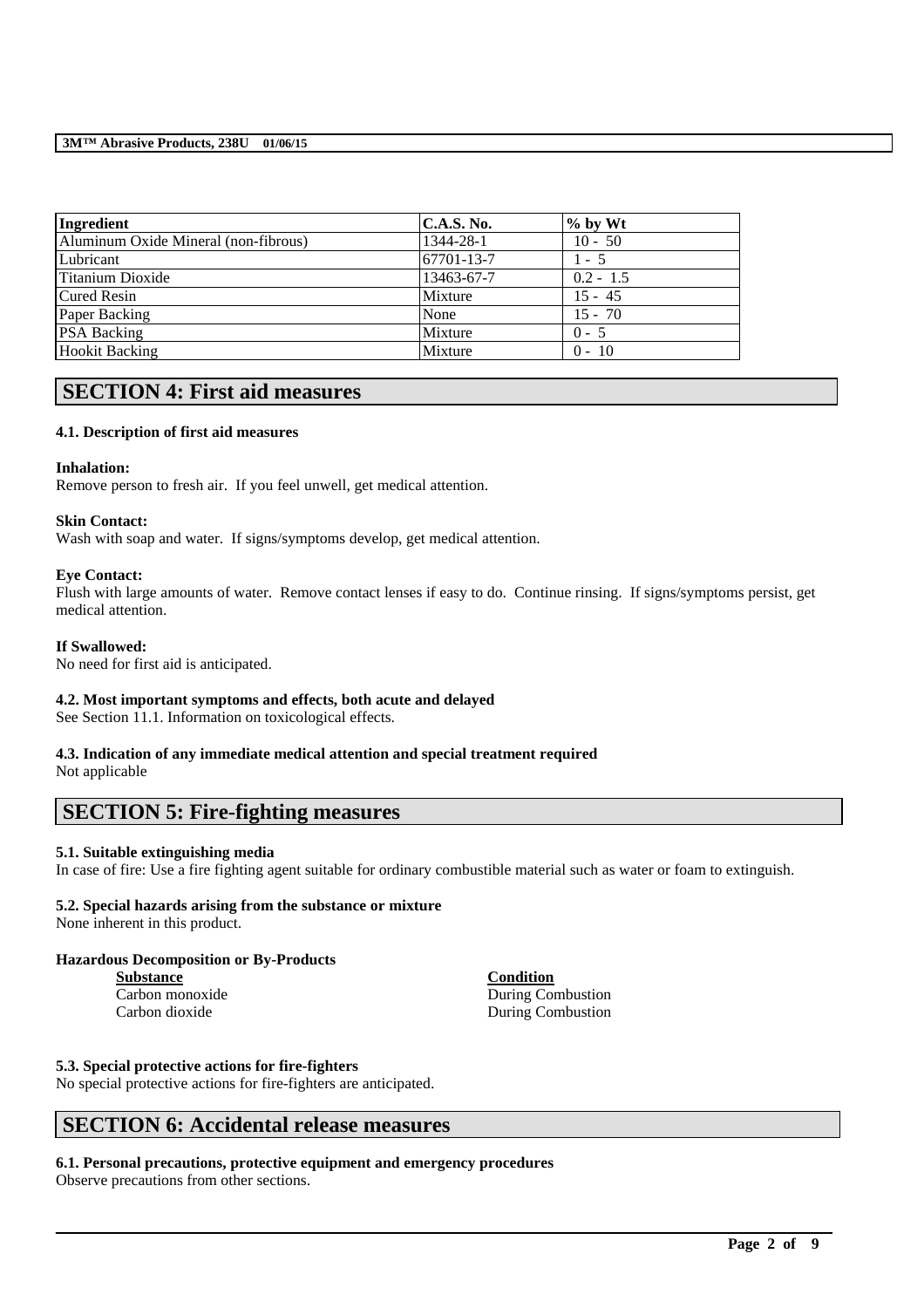### **6.2. Environmental precautions**

Not applicable.

**6.3. Methods and material for containment and cleaning up** Not applicable.

## **SECTION 7: Handling and storage**

### **7.1. Precautions for safe handling**

For industrial or professional use only. Avoid breathing of dust created by sanding, grinding or machining. Damaged product can break apart during use and cause serious injury to face or eyes. Check product for damage such as cracks or nicks prior to use. Replace if damaged. Always wear eye and face protection when working at sanding or grinding operations or when near such operations. Combustible dust may form by action of this product on another material (substrate). Dust generated from the substrate during use of this product may be explosive if in sufficient concentration with an ignition source. Dust deposits should not be allowed to accumulate on surfaces because of the potential for secondary explosions.

### **7.2. Conditions for safe storage including any incompatibilities**

No special storage requirements.

## **SECTION 8: Exposure controls/personal protection**

#### **8.1. Control parameters**

### **Occupational exposure limits**

If a component is disclosed in section 3 but does not appear in the table below, an occupational exposure limit is not available for the component.

| Ingredient                    | <b>C.A.S. No.</b> | Agency       | Limit type                    | <b>Additional Comments</b> |
|-------------------------------|-------------------|--------------|-------------------------------|----------------------------|
| Aluminum Oxide Mineral (non-  | 1344-28-1         | <b>CMRG</b>  | TWA:1 fiber/cc                |                            |
| fibrous)                      |                   |              |                               |                            |
| Aluminum Oxide Mineral (non-  | 1344-28-1         | <b>OSHA</b>  | TWA(as total dust):15         |                            |
| fibrous)                      |                   |              | mg/m3;TWA(respirable          |                            |
|                               |                   |              | fraction): $5 \text{ mg/m}$ 3 |                            |
| Aluminum, insoluble compounds | 1344-28-1         | <b>ACGIH</b> | TWA(respirable fraction):1    | A4: Not class, as human    |
|                               |                   |              | mg/m3                         | carcin                     |
| Titanium Dioxide              | 13463-67-7        | <b>ACGIH</b> | $TWA:10$ mg/m $3$             | A4: Not class, as human    |
|                               |                   |              |                               | carcin                     |
| <b>Titanium Dioxide</b>       | 13463-67-7        | <b>CMRG</b>  | TWA(as respirable dust):5     |                            |
|                               |                   |              | mg/m3                         |                            |
| Titanium Dioxide              | 13463-67-7        | <b>OSHA</b>  | TWA(as total dust):15 mg/m3   |                            |

ACGIH : American Conference of Governmental Industrial Hygienists

AIHA : American Industrial Hygiene Association

CMRG : Chemical Manufacturer's Recommended Guidelines

OSHA : United States Department of Labor - Occupational Safety and Health Administration

TWA: Time-Weighted-Average

STEL: Short Term Exposure Limit

CEIL: Ceiling

#### **8.2. Exposure controls**

#### **8.2.1. Engineering controls**

Provide appropriate local exhaust ventilation for sanding, grinding or machining. Use general dilution ventilation and/or local exhaust ventilation to control airborne exposures to below relevant Exposure Limits and/or control

dust/fume/gas/mist/vapors/spray. If ventilation is not adequate, use respiratory protection equipment. Provide local exhaust at process emission sources to control exposure near the source and to prevent the escape of dust into the work area. Ensure that dust-handling systems (such as exhaust ducts, dust collectors, vessels, and processing equipment) are designed in a manner to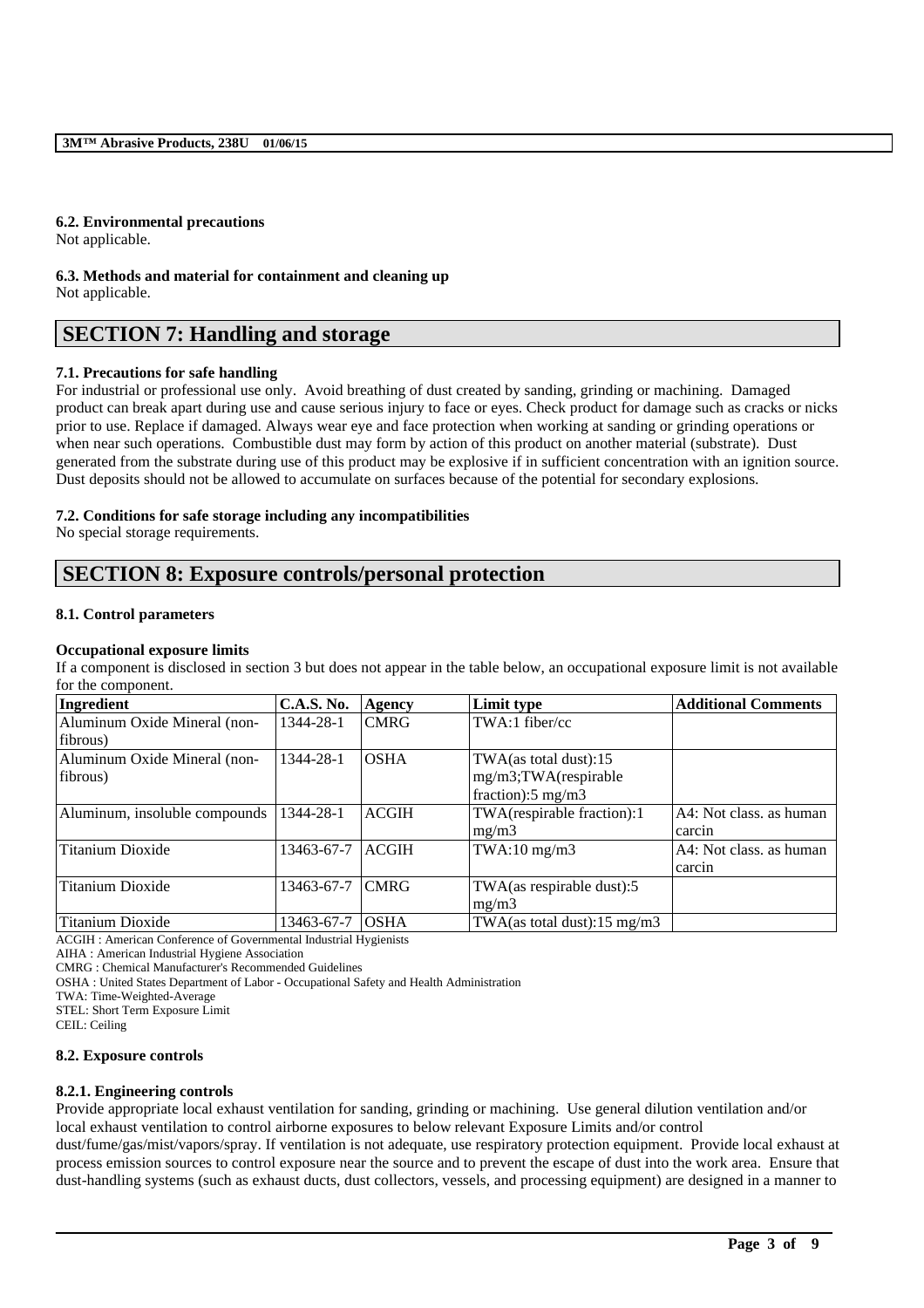prevent the escape of dust into the work area (i.e., there is no leakage from the equipment).

### **8.2.2. Personal protective equipment (PPE)**

### **Eye/face protection**

To minimize the risk of injury to face and eyes, always wear eye and face protection when working at sanding or grinding operations or when near such operations. Select and use eye/face protection to prevent contact based on the results of an exposure assessment. The following eye/face protection(s) are recommended: Safety Glasses with side shields

#### **Skin/hand protection**

Wear appropriate gloves to minimize risk of injury to skin from contact with dust or physical abrasion from grinding or sanding.

#### **Respiratory protection**

Assess exposure concentrations of all materials involved in the work process. Consider material being abraded when determining the appropriate respiratory protection. Select and use appropriate respirators to prevent inhalation overexposure. An exposure assessment may be needed to decide if a respirator is required. If a respirator is needed, use respirators as part of a full respiratory protection program. Based on the results of the exposure assessment, select from the following respirator type(s) to reduce inhalation exposure:

\_\_\_\_\_\_\_\_\_\_\_\_\_\_\_\_\_\_\_\_\_\_\_\_\_\_\_\_\_\_\_\_\_\_\_\_\_\_\_\_\_\_\_\_\_\_\_\_\_\_\_\_\_\_\_\_\_\_\_\_\_\_\_\_\_\_\_\_\_\_\_\_\_\_\_\_\_\_\_\_\_\_\_\_\_\_\_\_\_\_

Half facepiece or full facepiece air-purifying respirator suitable for particulates

For questions about suitability for a specific application, consult with your respirator manufacturer.

## **SECTION 9: Physical and chemical properties**

### **9.1. Information on basic physical and chemical properties**

| <b>General Physical Form:</b>                 | Solid                  |
|-----------------------------------------------|------------------------|
| Odor, Color, Grade:                           | Solid Abrasive Product |
| <b>Odor threshold</b>                         | Not Applicable         |
| pH                                            | Not Applicable         |
| <b>Melting point</b>                          | Not Applicable         |
| <b>Boiling Point</b>                          | Not Applicable         |
| <b>Flash Point</b>                            | Not Applicable         |
| <b>Evaporation rate</b>                       | Not Applicable         |
| Flammability (solid, gas)                     | Not Classified         |
| <b>Flammable Limits(LEL)</b>                  | Not Applicable         |
| <b>Flammable Limits(UEL)</b>                  | Not Applicable         |
| <b>Vapor Pressure</b>                         | Not Applicable         |
| <b>Vapor Density</b>                          | Not Applicable         |
| <b>Density</b>                                | Not Applicable         |
| <b>Specific Gravity</b>                       | Not Applicable         |
| <b>Solubility In Water</b>                    | Not Applicable         |
| Solubility- non-water                         | Not Applicable         |
| <b>Partition coefficient: n-octanol/water</b> | Not Applicable         |
| <b>Autoignition temperature</b>               | Not Applicable         |
| <b>Decomposition temperature</b>              | Not Applicable         |
| <b>Viscosity</b>                              | Not Applicable         |
|                                               |                        |

## **SECTION 10: Stability and reactivity**

### **10.1. Reactivity**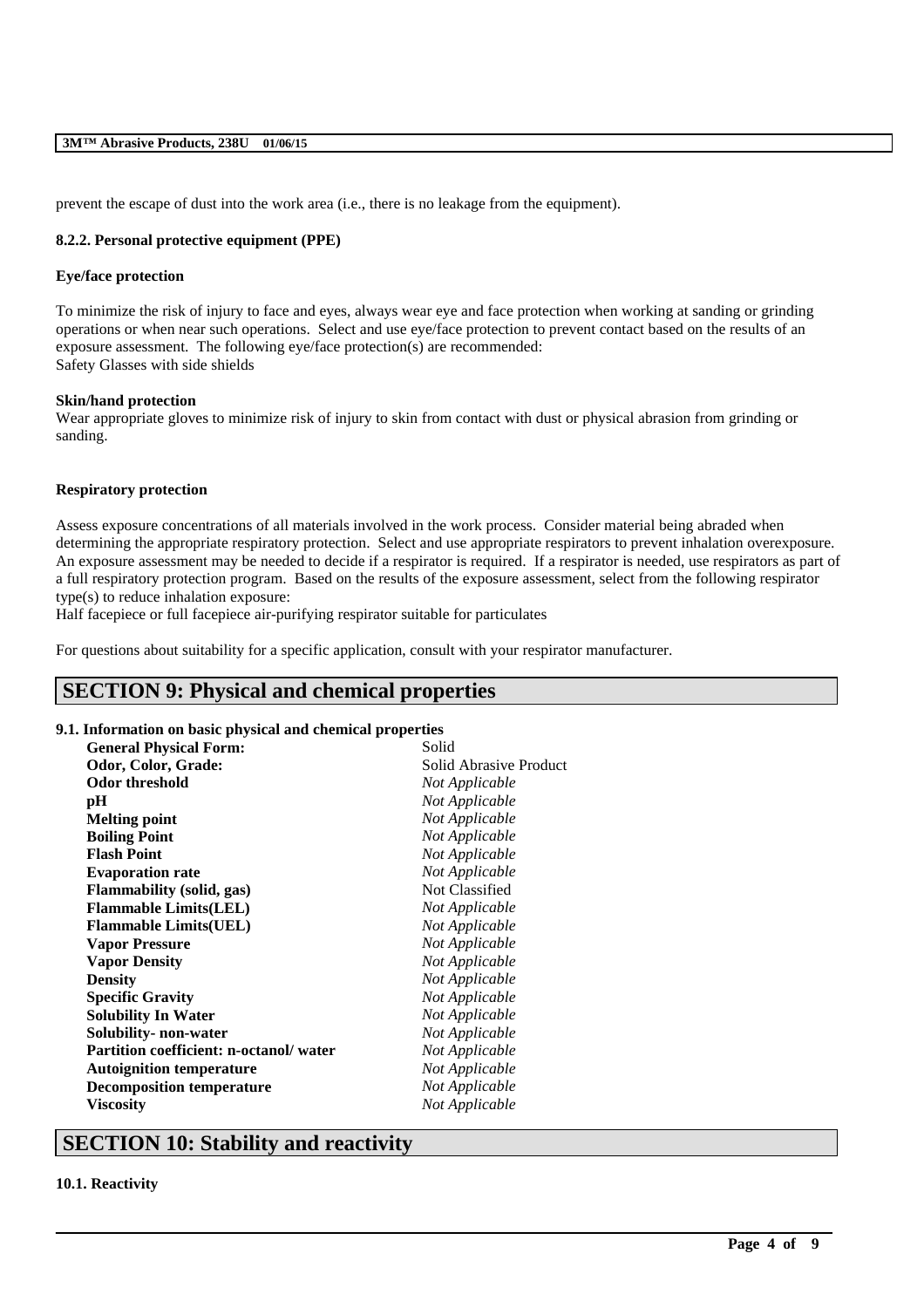#### **3M™ Abrasive Products, 238U 01/06/15**

This material is considered to be non reactive under normal use conditions.

### **10.2. Chemical stability** Stable.

**10.3. Possibility of hazardous reactions** Hazardous polymerization will not occur.

## **10.4. Conditions to avoid**

None known.

**10.5. Incompatible materials** None known.

### **10.6. Hazardous decomposition products**

**Substance Condition** None known.

Refer to section 5.2 for hazardous decomposition products during combustion.

## **SECTION 11: Toxicological information**

**The information below may not be consistent with the material classification in Section 2 if specific ingredient classifications are mandated by a competent authority. In addition, toxicological data on ingredients may not be reflected in the material classification and/or the signs and symptoms of exposure, because an ingredient may be present below the threshold for labeling, an ingredient may not be available for exposure, or the data may not be relevant to the material as a whole.**

**11.1. Information on Toxicological effects**

**Signs and Symptoms of Exposure**

### **Based on test data and/or information on the components, this material may produce the following health effects:**

### **Inhalation:**

Dust from grinding, sanding or machining may cause irritation of the respiratory system. Signs/symptoms may include cough, sneezing, nasal discharge, headache, hoarseness, and nose and throat pain.

#### **Skin Contact:**

Mechanical Skin irritation: Signs/symptoms may include abrasion, redness, pain, and itching.

#### **Eye Contact:**

Mechanical eye irritation: Signs/symptoms may include pain, redness, tearing and corneal abrasion.

Dust created by grinding, sanding, or machining may cause eye irritation. Signs/symptoms may include redness, swelling, pain, tearing, and blurred or hazy vision.

### **Ingestion:**

No known health effects.

### **Carcinogenicity:**

| Class<br>  Ingredient<br>Description<br>egulation.<br>AO. |
|-----------------------------------------------------------|
|-----------------------------------------------------------|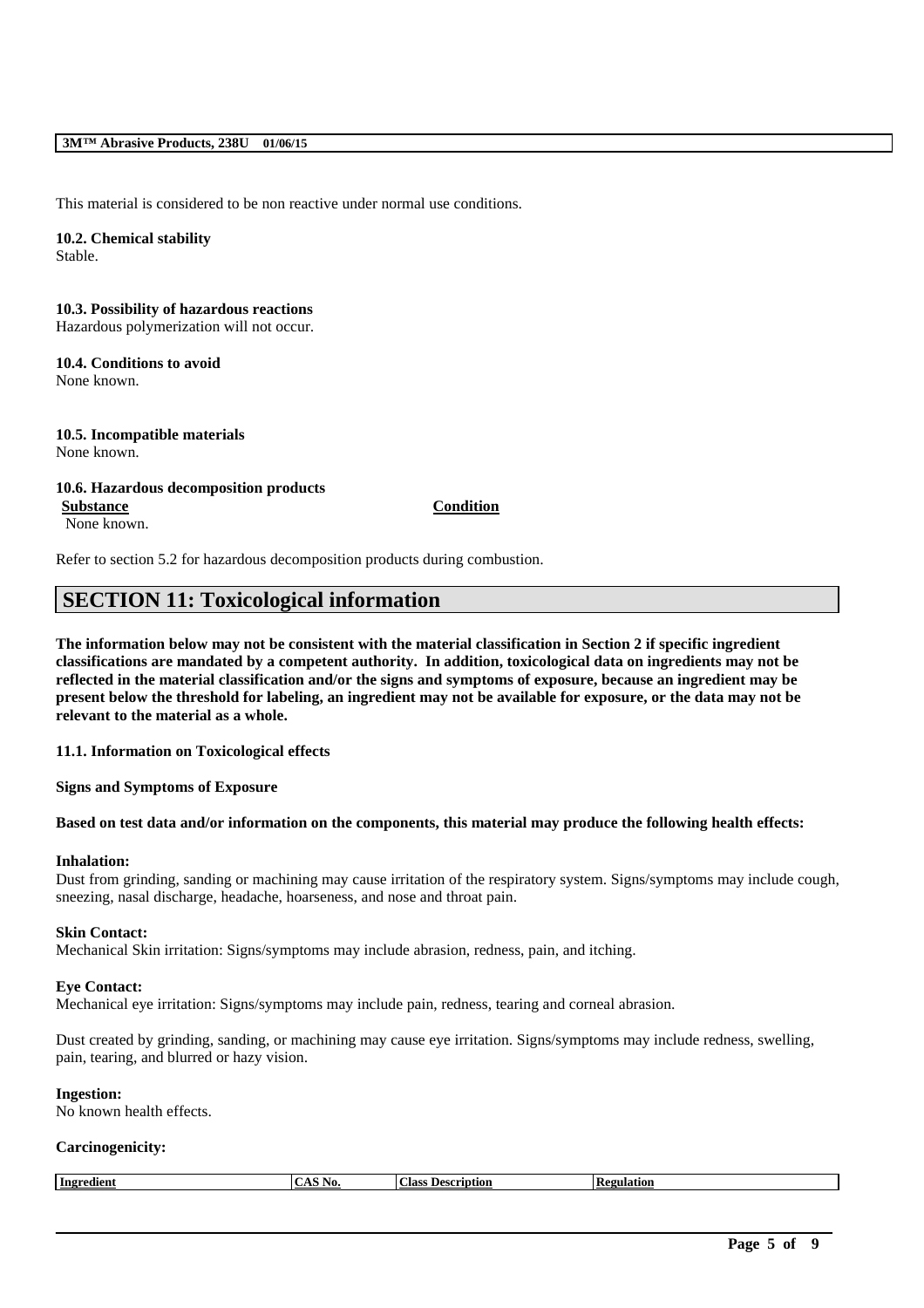| 3M™ Abrasive Products, 238U | 01/06/15 |
|-----------------------------|----------|
|                             |          |

| <b>TT'</b><br>Dioxide<br>Titanium | $\sim$<br>$\sim$<br>.<br>. . <i>.</i> . | human carc.<br>Gitt<br>1200<br>ossible. | Cancer<br>International<br><b>Research</b><br>on<br>Agency<br>tor<br>" |
|-----------------------------------|-----------------------------------------|-----------------------------------------|------------------------------------------------------------------------|
|                                   |                                         |                                         |                                                                        |

#### **Additional Information:**

This product, when used under reasonable conditions and in accordance with the 3M directions for use, should not present a health hazard. However, use or processing of the product in a manner not in accordance with the product's directions for use may affect the performance of the product and may present potential health and safety hazards.

This document covers only the 3M product. For complete assessment, when determining the degree of hazard, the material being abraded must also be considered.

This product contains titanium dioxide. Cancer of the lungs has been observed in rats that inhaled high levels of titanium dioxide. No exposure to inhaled titanium dioxide is expected during the normal handling and use of this product. Titanium dioxide was not detected when air sampling was conducted during simulated use of similar products containing titanium dioxide. Therefore, the health effects associated with titanium dioxide are not expected during the normal use of this product. **Toxicological Data**

### If a component is disclosed in section 3 but does not appear in a table below, either no data are available for that endpoint or the data are not sufficient for classification.

### **Acute Toxicity**

| <b>Name</b>                          | Route       | <b>Species</b> | <b>Value</b>                                      |
|--------------------------------------|-------------|----------------|---------------------------------------------------|
| Overall product                      | Ingestion   |                | No data available; calculated $ATE > 5,000$ mg/kg |
| Aluminum Oxide Mineral (non-fibrous) | Dermal      |                | LD50 estimated to be $> 5,000$ mg/kg              |
| Aluminum Oxide Mineral (non-fibrous) | Inhalation- | Rat            | $LC50 > 2.3$ mg/l                                 |
|                                      | Dust/Mist   |                |                                                   |
|                                      | (4 hours)   |                |                                                   |
| Aluminum Oxide Mineral (non-fibrous) | Ingestion   | Rat            | $LD50 > 5,000$ mg/kg                              |
| Titanium Dioxide                     | Dermal      | Rabbit         | $LD50 > 10,000$ mg/kg                             |
| Titanium Dioxide                     | Inhalation- | Rat            | $LC50 > 6.82$ mg/l                                |
|                                      | Dust/Mist   |                |                                                   |
|                                      | (4 hours)   |                |                                                   |
| Titanium Dioxide                     | Ingestion   | Rat            | $LD50 > 10,000$ mg/kg                             |

 $ATE = acute$  toxicity estimate

### **Skin Corrosion/Irritation**

| <b>Name</b>                          | <b>Species</b> | Value                                |
|--------------------------------------|----------------|--------------------------------------|
| Aluminum Oxide Mineral (non-fibrous) | Rabbit         | No significant irritation            |
| Titanium Dioxide                     | Rabbit         | $\cdot$<br>No significant irritation |

### **Serious Eye Damage/Irritation**

| <b>Name</b>                          | <b>Species</b> | Value                     |
|--------------------------------------|----------------|---------------------------|
| Aluminum Oxide Mineral (non-fibrous) | Rabbit         | No significant irritation |
| Titanium Dioxide                     | Rabbit         | No significant irritation |

### **Skin Sensitization**

| Name                       | <b>Species</b> | Value           |
|----------------------------|----------------|-----------------|
| rent a<br>Titanium Dioxide | Human          | Not sensitizing |
|                            | and            |                 |
|                            | animal         |                 |

#### **Respiratory Sensitization**

For the component/components, either no data are currently available or the data are not sufficient for classification.

### **Germ Cell Mutagenicity**

| <b>Name</b>                          | Route    | <b>Value</b>  |
|--------------------------------------|----------|---------------|
| Aluminum Oxide Mineral (non-fibrous) | In Vitro | Not mutagenic |
| Titanium Dioxide                     | In Vitro | Not mutagenic |
| Titanium Dioxide                     | In vivo  | Not mutagenic |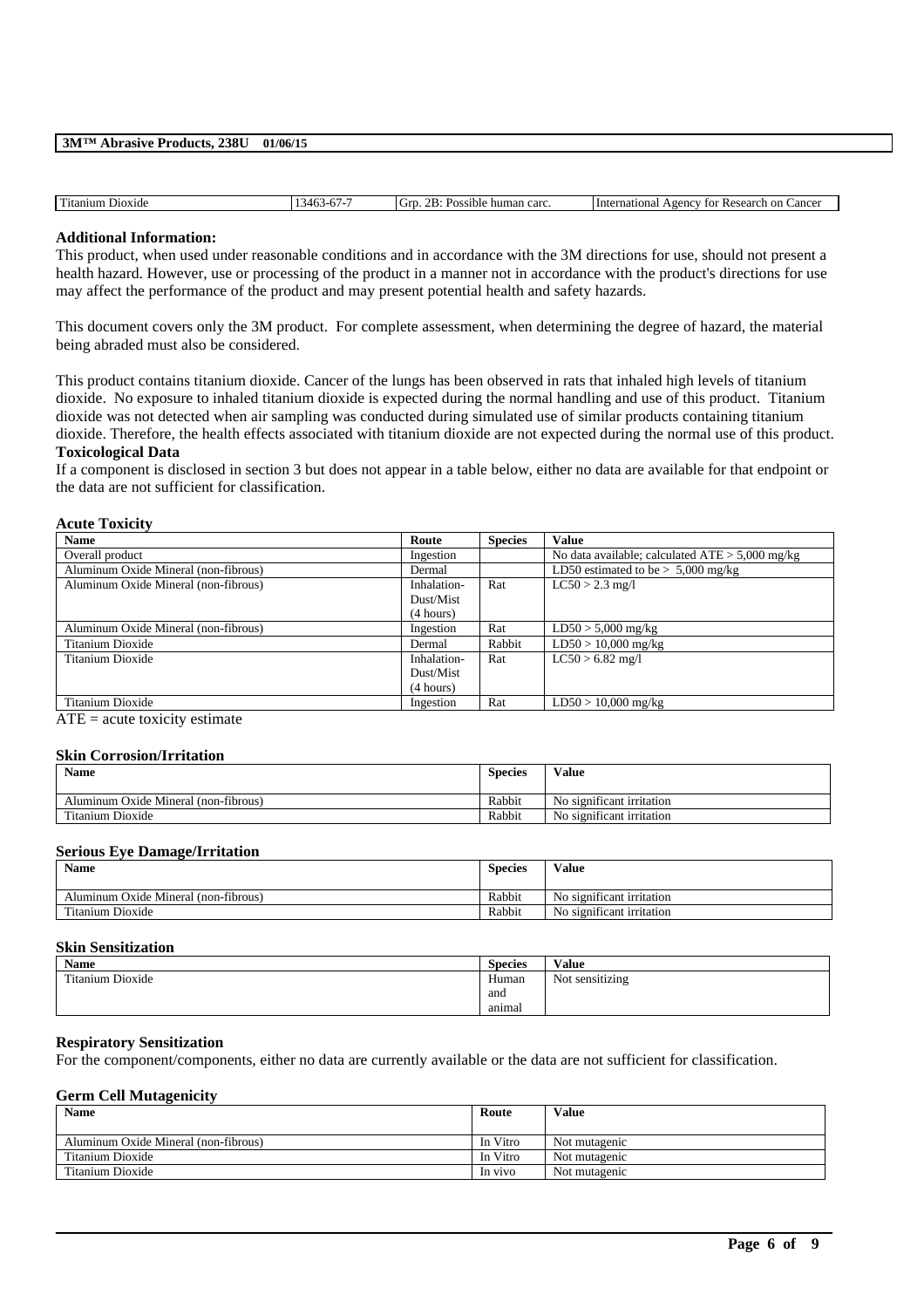#### **Carcinogenicity**

| -                                    |            |                |                  |
|--------------------------------------|------------|----------------|------------------|
| Name                                 | Route      | <b>Species</b> | Value            |
| Aluminum Oxide Mineral (non-fibrous) | Inhalation | Rat            | Not carcinogenic |
| Titanium Dioxide                     | Ingestion  | Multiple       | Not carcinogenic |
|                                      |            | animal         |                  |
|                                      |            | species        |                  |
| Titanium Dioxide                     | Inhalation | Rat            | Carcinogenic     |

#### **Reproductive Toxicity**

### **Reproductive and/or Developmental Effects**

For the component/components, either no data are currently available or the data are not sufficient for classification.

### **Target Organ(s)**

### **Specific Target Organ Toxicity - single exposure**

For the component/components, either no data are currently available or the data are not sufficient for classification.

### **Specific Target Organ Toxicity - repeated exposure**

| $\sim$                 |            |                    |                                   |                |                         |                                    |
|------------------------|------------|--------------------|-----------------------------------|----------------|-------------------------|------------------------------------|
| <b>Name</b>            | Route      | Target Organ(s)    | <b>Value</b>                      | <b>Species</b> | <b>Test Result</b>      | <b>Exposure</b><br><b>Duration</b> |
|                        |            |                    |                                   |                |                         |                                    |
| Aluminum Oxide Mineral | Inhalation | pneumoconiosis     | Some positive data exist, but the | Human          | <b>NOAEL Not</b>        | occupational                       |
| (non-fibrous)          |            | pulmonary fibrosis | data are not sufficient for       |                | available               | exposure                           |
|                        |            |                    | classification                    |                |                         |                                    |
| Titanium Dioxide       | Inhalation | respiratory system | Some positive data exist, but the | Rat            | <b>LOAEL</b>            | 2 years                            |
|                        |            |                    | data are not sufficient for       |                | $0.010 \,\mathrm{mg}/l$ |                                    |
|                        |            |                    | classification                    |                |                         |                                    |
| Titanium Dioxide       | Inhalation | pulmonary fibrosis | All data are negative             | Human          | <b>NOAEL Not</b>        | occupational                       |
|                        |            |                    |                                   |                | available               | exposure                           |

### **Aspiration Hazard**

For the component/components, either no data are currently available or the data are not sufficient for classification.

### **Please contact the address or phone number listed on the first page of the SDS for additional toxicological information on this material and/or its components.**

## **SECTION 12: Ecological information**

### **Ecotoxicological information**

Please contact the address or phone number listed on the first page of the SDS for additional ecotoxicological information on this material and/or its components.

### **Chemical fate information**

Please contact the address or phone number listed on the first page of the SDS for additional chemical fate information on this material and/or its components.

## **SECTION 13: Disposal considerations**

#### **13.1. Disposal methods**

Dispose of contents/ container in accordance with the local/regional/national/international regulations.

Prior to disposal, consult all applicable authorities and regulations to insure proper classification. The substrate that was abraded must be considered as a factor in the disposal method for this product. Dispose of waste product in a permitted industrial waste facility. As a disposal alternative, incinerate in a permitted waste incineration facility. Proper destruction may require the use of additional fuel during incineration processes. If no other disposal options are available, waste product may be placed in a landfill properly designed for industrial waste.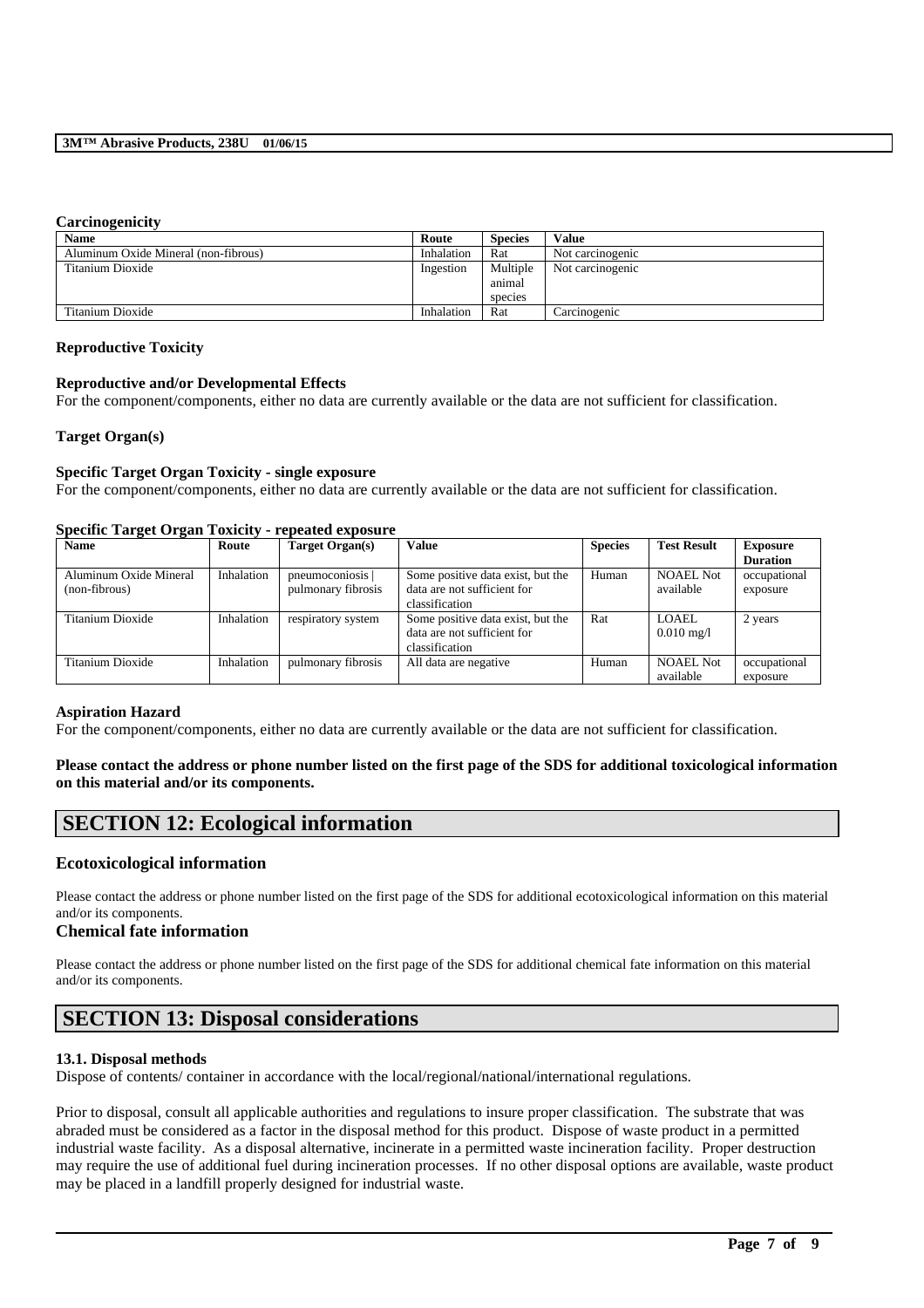### **EPA Hazardous Waste Number (RCRA):** Not regulated

## **SECTION 14: Transport Information**

Not regulated per U.S. DOT, IATA or IMO.

*These transportation classifications are provided as a customer service. As the shipper YOU remain responsible for complying with all applicable laws and regulations, including proper transportation classification and packaging. 3M transportation classifications are based on product formulation, packaging, 3M policies and 3M understanding of applicable current regulations. 3M does not guarantee the accuracy of this classification information. This information applies only to transportation classification and not the packaging, labeling, or marking requirements. The original 3M package is certified for U.S. ground shipment only. If you are shipping by air or ocean, the package may not meet applicable regulatory requirements.* 

## **SECTION 15: Regulatory information**

## **15.1. US Federal Regulations**

Contact 3M for more information.

#### **311/312 Hazard Categories:**

Fire Hazard - No Pressure Hazard - No Reactivity Hazard - No Immediate Hazard - No Delayed Hazard - No

#### **Section 313 Toxic Chemicals subject to the reporting requirements of that section and 40 CFR part 372 (EPCRA):**

| Ingredient                 | C.A.S. No  | $\%$ by Wt |
|----------------------------|------------|------------|
| Lubricant (ZINC COMPOUNDS) | 67701-13-7 | $1 - 5$    |

### **15.2. State Regulations**

Contact 3M for more information.

#### **15.3. Chemical Inventories**

This product is an article as defined by TSCA regulations, and is exempt from TSCA Inventory listing requirements.

Contact 3M for more information.

### **15.4. International Regulations**

Contact 3M for more information.

**This SDS has been prepared to meet the U.S. OSHA Hazard Communication Standard, 29 CFR 1910.1200.**

## **SECTION 16: Other information**

### **NFPA Hazard Classification**

**Health:** 0 **Flammability:** 1 **Instability:** 0 **Special Hazards:** None

National Fire Protection Association (NFPA) hazard ratings are designed for use by emergency response personnel to address the hazards that are presented by short-term, acute exposure to a material under conditions of fire, spill, or similar emergencies. Hazard ratings are primarily based on the inherent physical and toxic properties of the material but also include the toxic properties of combustion or decomposition products that are known to be generated in significant quantities.